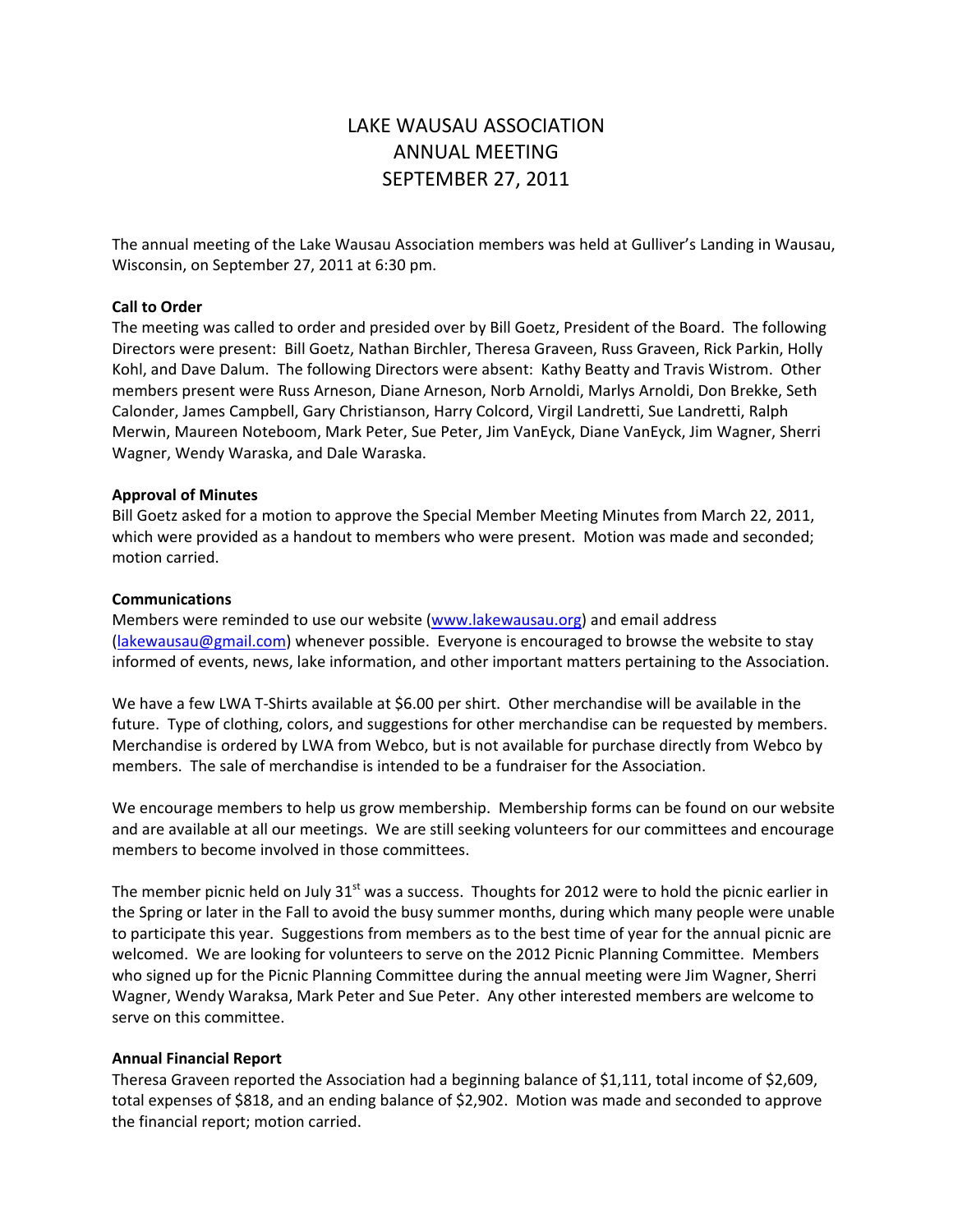## **Committee Reports**

*Finance Committee ‐* Nate Birchler, Chair of the Finance Committee, reported the finance committee was working on a budget for 2012 and beginning to brainstorm fundraising efforts and events to fund Association lake study costs. A 50/50 raffle (i.e., selling \$5/\$10 tickets with a goal to sell \$5,000 worth of tickets for a \$2,500 profit for the Association) was suggested and feedback from members was this would be something members would be willing to help with.

Another fundraiser to consider is taking out docks around the lake; however, this fundraiser would take quite a bit of effort. It was suggested local high school students be used for this project. It was suggested we have attorney Jim Low advise us as to any liability the Association would have for these students if we went that route.

The picnic was a successful fundraiser which brought in approximately \$300 of income. We would like to increase this in 2012.

Consideration should be given to creating a laminated map of the lake that could be sold to lake users at boat landings. Ad space could be sold to local businesses to help fund the expense of creating the map.

The local municipalities should also be approached since their budgets have funds available where projects are tied into tourism (Town of Rib Mountain).

Fundraising needs to happen quickly so the necessary funds are in place to obtain grants for the lake study.

*Membership Committee* – In Kathy Beatty's absence, Chair of the Membership Committee, Nate Birchler announced there are currently 64 family memberships and 33 single memberships and we'd like to grow membership in 2012. The Association relies on membership dues and donations as a significant source of funding. Membership and donation income in 2011 was \$2,126. The membership committee has a list of all the current members. Holly Kohl will post the member listing on the Association's website so others can identify those who are participating, which may encourage others to join. The Association obtained riparian owner listing and did a mailing to solicit members back in February/March of 2011. There are a number of riparian owners on that list who are not current members. If each member could invite (5) of these people (or others) to become members we could increase membership substantially. This would be a more effective approach then sending mailings.

*Weed & Algae Control Committee* ‐ Rick Parkin, Chair of the Weed & Algae Control Committee, noted that Scott Provost attended our last committee meeting on September 22<sup>nd</sup> and presented on Aquatic Plant Management, as well as showed a Wisconsin River Flyover video that illustrates where the phosphorus is coming from. Scott's presentation and the flyover video will be posted on the website in the next couple of weeks. Rick and Holly Kohl (Co‐Chair of the Weed & Algae Control Committee) are in the process of coordinating another meeting with Scott Provost and his colleague, Buzz Sorge of the DNR from Eau Claire, which will entail a tour of the lake to point out problem areas. The meeting is expected to occur within the next couple of weeks. The next grant deadline is February 2012, and Buzz approves the grants, so Scott suggested we meet with him as soon as we can. We need an aquatic vegetation study, which is an approximate \$20,000 study. The DNR will contribute 66% of this cost and the Association has to fund the other 33% (or approximately \$7,000). So we need to focus on fundraising efforts to raise that money. There are many methods to treat the weeds in the lake (chemical, mechanical, harvesting, etc.); however, the study needs to be done to determine which method is the best approach since some methods are more effective than others depending on the type of weeds that are present. Scott Provost also noted land owners can clear a 30 foot window of weeds